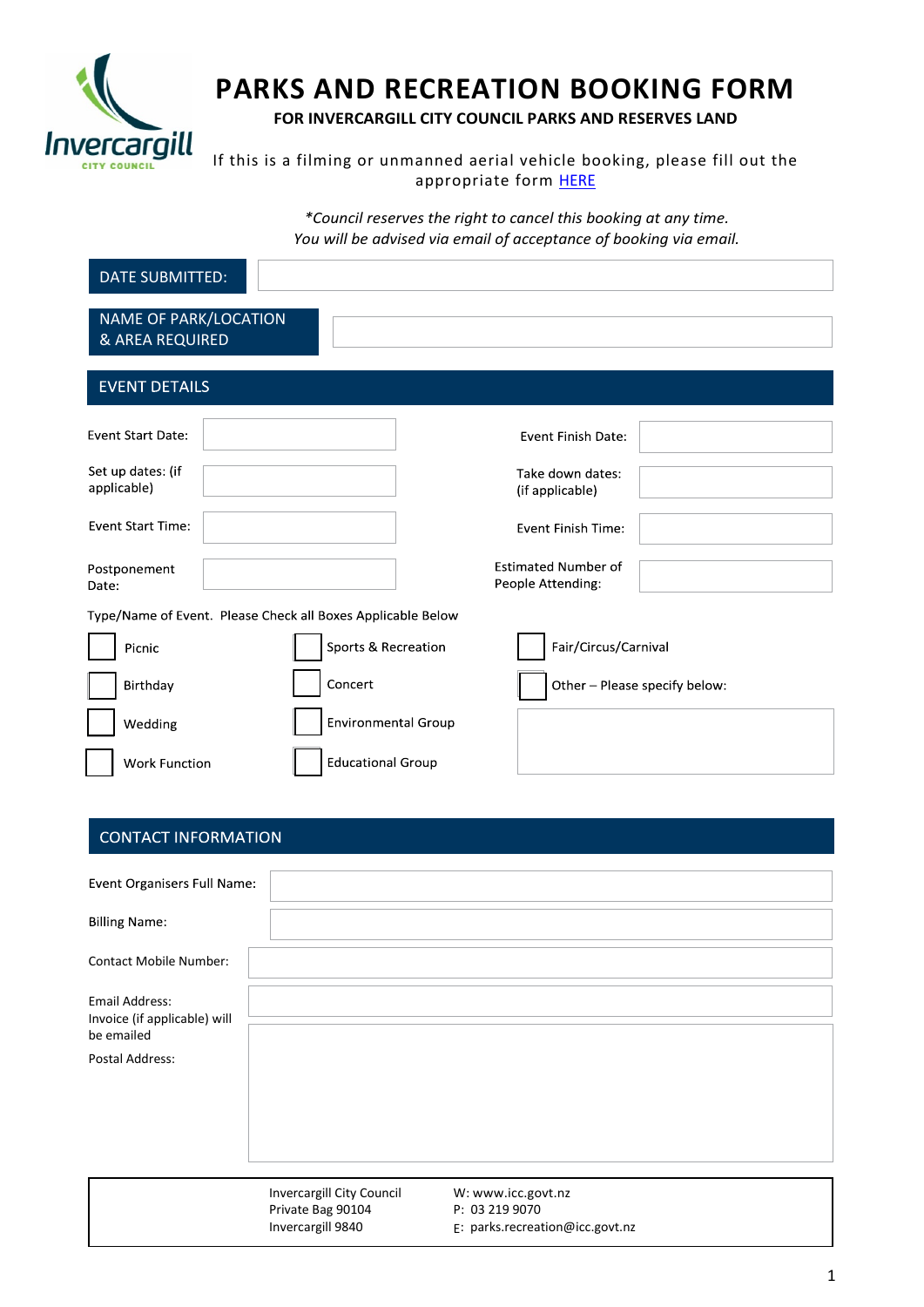## ACCESS PARKING AND EQUIPMENT – Please provide as much information as possible

| OTHER SPECIAL REQUIREMENTS<br>Risk Management Plan may<br>be<br>required.                                                                                                                           | Animals<br>Power<br><b>NONE</b> | Water<br>Underground/Overhead<br>services<br>Other - Please Specify: | <b>Commercial Activities</b><br>Amusement Equipment. E.g.<br>bouncy castle, mini jeeps etc.<br>If yes, please specify below                |
|-----------------------------------------------------------------------------------------------------------------------------------------------------------------------------------------------------|---------------------------------|----------------------------------------------------------------------|--------------------------------------------------------------------------------------------------------------------------------------------|
| <b>ACCESS REQUIREMENTS</b><br>E.g. any Council gates, barriers, or other<br>structures need to be opened/<br>Includes after-hours access.                                                           |                                 |                                                                      |                                                                                                                                            |
| PARKING REQUIREMENTS<br>• Provide Map.<br>· Include number, type of vehicles,<br>and parking arrangements for all<br>vehicles at the location.<br>• Include Traffic Management Plan if<br>required. |                                 |                                                                      |                                                                                                                                            |
| USE OF PUBLIC FACILITIES<br>E.g. any public toilets or other public<br>facilities need to be used.                                                                                                  |                                 |                                                                      |                                                                                                                                            |
| <b>TEMPORARY STRUCTURES</b><br>E.g. Marquee, scaffolding, tents, stage.<br>Measurements will need to<br>be<br>provided.                                                                             | Tick if none                    |                                                                      |                                                                                                                                            |
| <b>SPECIAL EFFECTS</b><br>E.g. Fire, smoke, rain, wind, guns,<br>explosions, fireworks, snow.<br>This will require Council approval prior<br>to granting application/permit.                        |                                 |                                                                      |                                                                                                                                            |
| SOUND<br>Provide details of any amplified sound<br>or loud noises.                                                                                                                                  |                                 |                                                                      |                                                                                                                                            |
| <b>SECURITY</b><br>Provide details of any proposed<br>security.                                                                                                                                     |                                 |                                                                      |                                                                                                                                            |
| PERMITS AND CONSENTS<br>The Applicant acknowledges the<br>permits/consents listed have been<br>applied for and granted and must be<br>produced upon request.                                        |                                 |                                                                      |                                                                                                                                            |
| <b>MOBILE</b><br><b>TRADING</b><br><b>LIQUOR</b><br>AND<br><b>LICENSING</b>                                                                                                                         |                                 | Alcohol or food supply sales                                         | Any other mobile traders                                                                                                                   |
| <b>YES</b>                                                                                                                                                                                          | <b>NO</b>                       |                                                                      | WATERWAYS: Environmental Southland - approval obtained, harbour master being/been contacted? - lyndon.cleaver@es.govt.nz<br>NOT APPLICAPLE |

2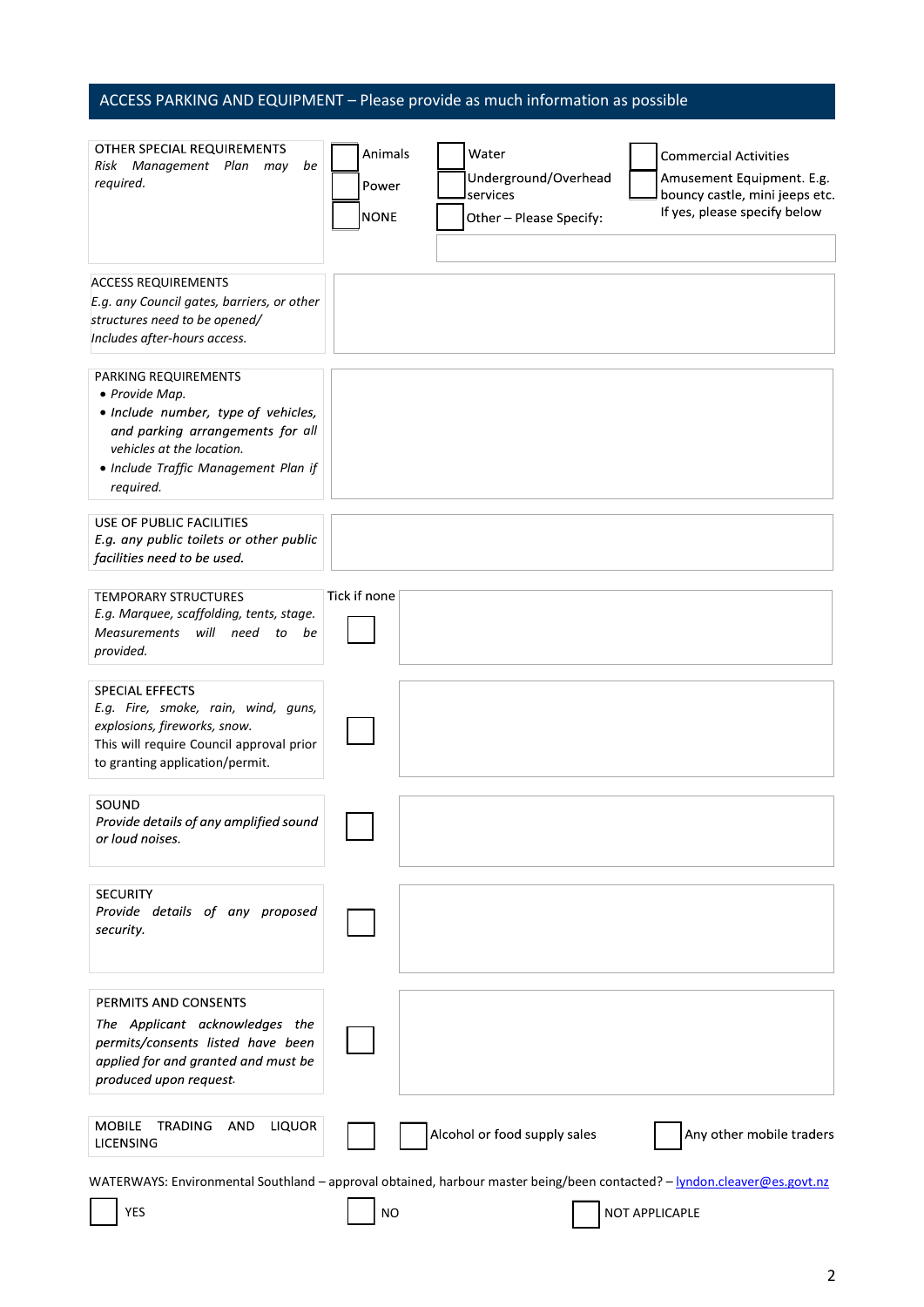## TERMS AND CONDITIONS

The following Terms and Conditions apply to all events, excluding filming and UAV control: NOTE: The Event Organiser is responsible for adhering to all the following conditions. If the Event Organiser is applying on behalf *of an organisation then that company isresponsible for ensuring all the conditions below are adhered to.*

## **1. BOOKINGS**

All events must be recorded in the Parks and Recreation booking system. While we may not be able to provide you with exclusive use of a park, we can advise other Event Organisers of your event, thus avoiding unnecessary double bookings.

Booking form and payment is due within four weeks of tentatively making a booking if this is more than four weeks in advance of the date of your event. Other circumstances are up to the Parks and Recreation Manager's discretion.

Some hiring of parks and reserves require collection of a key from the Parks and Recreation office to gain access to specific areas/facilities. Please check with Parks and Recreation whether you require a key prior to your event.

Please note that members of the public must have freedom of use of the park except for closed events.

We strongly advise you to provide a postponement date and to consider organising a wet weather venue in case of inclement weather.

The park is hired on an "as is" basis and Council is not responsible to carry out any extra work (ie extra grass mowing, opening of barriers etc.) unless prior agreement has been reached with the Parks and Recreation Manager and the appropriate fee paid. Council will not be responsible for any damage caused to the hirer's property or items of clothing in any way whatsoever.

## **2. CANCELLATION AND TERMINATION**

Please advise the Parks and Recreation as soon as possible if you decide to cancel or postpone an event so other groups wishing to use the park can benefit. Due to popularity for some Parks and Reserves, the fee will only be refunded should the event be cancelled at least two weeks prior.

Should any conditions as part of this consent not be met or adhered to, Council may withdraw permission at any time, and any future applications for park use may be denied.

## **3. CHANGE IN USE**

The Event Organiser's use of the Location shall be restricted to the specifics detailed in Schedule 1. The Event Organiser shall immediately inform Council of any proposed change to the details recorded at Schedule 1. Council retains the right to cancel this Permit should the notified changes result in substantial alteration to the details (in the opinion of the Council).

## **4. FEES AND CHARGES**

Use of some Council parks is conditional on the payment of a fee as per invoice.

We will also need to know whether you require power for some facilities or any other special requirements when making the booking. Extra charges may apply.

The Parks and Recreation Manager reserves the right to charge additional fees if the event or activity is deemed to require extra staff to be on duty.

Any marquee, stage, large structure, circus, fair, carnival or other commercial organisation will be subject to the approval of the Parks Manager and may be charged an additional fee and in some cases, a bond for damages. Early entry on to reserve may incur an additional charge.

## **5. NO BINDING CONTRACT**

The Council shall not be obliged to grant this Permit until such time as:

- It receives the fully completed and executed Permit from the Event Organiser;
- The terms of the Permit are approved by Council (in its solediscretion);
- All fees in relation to the application have been met.

## **6. LOCATION RELEASE**

Council grants its licensees, agents, successors and assigns, the right, but not the obligation, in perpetuity throughout the world and in all media, now or hereafter known, to use (in any manner it deems appropriate, and without limitation) in and in connection with the motion picture/photograph, by whatever means exhibited, advertised or exploited, the appearance of the location or property as specified in the booking form.

## **7. SECURITY ON SITE**

The Event Organiser is solely responsible for the security of event participants and any facilities or structures brought on to the reserve for the duration of the event.

## **8. ADVERTISING**

The Event Organiser shall advertise only on the reserve on which the event is being held. Advertising is restricted to within two weeks of the event and must be removed immediately following the event. See Parks Staff for further information on rules around signage and advertising events.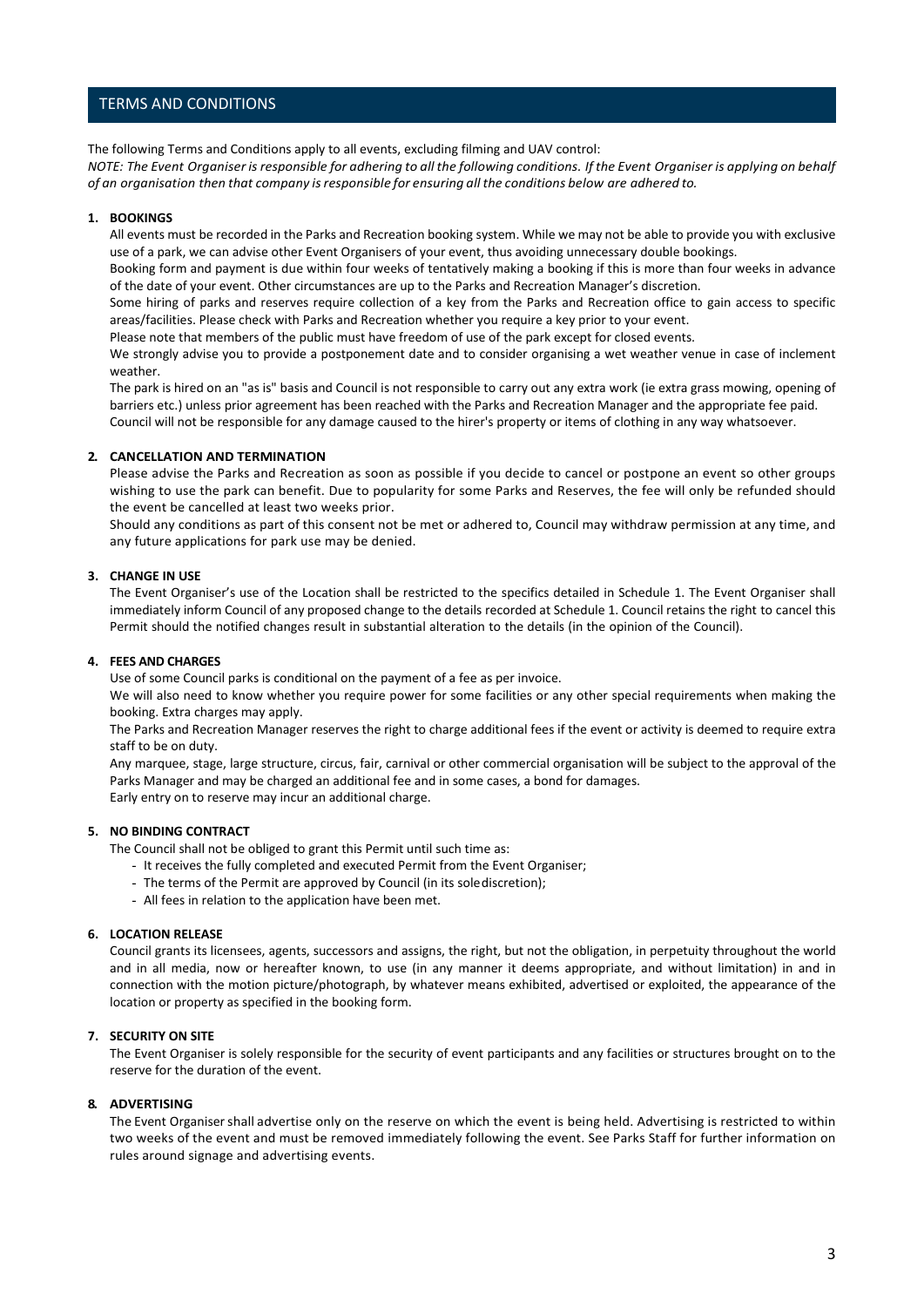## TERMS AND CONDITIONS CONTINUED

## **9. NO TRANSFER**

The Event Organiser shall not assign, sub-license, mortgage, charge, encumber or part with possession of any area within the park, or any facilities or equipment without the prior written approval of the Parks and Recreation Manager.

#### **10. DIRECTIONS**

The Event Organiser shall comply with all reasonable instructions given by the Council at any time.

#### **11. SERVICES**

The Event Organiser shall be responsible for the identification of any underground/above ground services which may be affected by its activities and the obtaining of any relevant service authority's permission to operate below/above. Please use 'B4U Dig' or contact Power Net for cable location. For identified events where ground penetration is needed, signoff by a Parks and Recreation staff member is required.

## **12. RUBBISH**

The Event Organiser is responsible for ensuring that your area of the park is kept tidy and rubbish free during your event and that all rubbish resulting from your event is removed from the park at the conclusion of your event or at the end of each day if your event spans over more than one day.

If the Event Organiser fails to collect and dispose of all rubbish and litter by the expiry of this Permit then the Council shall be entitled to have the rubbish and litter removed and the cost of removal is to be borne by the Event Organiser, either by deduction from the Bond or payment direct from the Event Organiser. Any rubbish that can be recycled shallbe.

In some cases it may be necessary to supply additional rubbish bins/bags during your event. This will be the responsibility of the Event Organiser.

## **13. DAMAGE/REPAIRS**

Any damage to the location, vegetation, structures, or other property or any loss incurred by any person whatsoever resulting from the Event Organiser's use of the location, as determined by Council, isthe responsibility of the Event Organiser and is to notify Council as soon as possible. The Event Organiser is liable to pay all amounts as a result of such damage or loss to the Council and to do any other thing necessary to make good such damage or loss.

If you are holding your event on a Council park, you may be required to pay a bond to cover potential costs of repairing any damage and undertaking any clean-up work (if the area is not left in the way it was found).

The bond amount will depend on the area you are using and the scale of activities you are undertaking. You will be required to pay the bond prior to the event.

Bonds will be refunded if the park is returned to its original condition at the end of the event and conditions have been complied with. Council reserves the right to deduct any costs it incurs as a result of the event, from any bonds held.

Any repairs to Council land will be carried out by Council and all associated costs will be met by the Event Organiser.

## **14. PARKING AND TRAFFIC MANAGEMENT**

If your event is likely to attract more than the allocated space for vehicles to the park, consideration must be given to parking requirements and the management of overflow parking. If any part of your event is to be staged on a road, or restricting vehicle or pedestrian access, causing distractions to drivers and pedestrians, a Traffic Management Plan will be required.

Motorised vehicles are not permitted on Council parks other than on areas designated as roadway or parking without prior written authority from the Parks and Recreation Manager. Vehicle speed must be kept to a minimum and all road rules followed. Please discuss your requirements with the Parks and Recreation Manager.

#### **15. STRUCTURES**

Large structures and temporary buildings may require prior consent from Council's Building Consent Department. Please discuss your requirements with the Parks and Recreation Manager in the first instance. A copy of the building consent must be produced upon request.

## **16. HEALTH AND SAFETY**

The Council considers the Event Organiser to be in control of the location during the term of this Permit and the Event Organiser shall take all practical steps to prevent any harm occurring. The Event Organiser is responsible for the safety of all users of the Location during the term of this Permit. An audit may be carried out by Council at any time during the term of this Permit to ensure compliance with the HSWA 2015.

Hazards may be present at the location or may arise as a result of the Event Organiser's activities at the location. The Event Organiser shall, prior to entering the location, identify and notify Council of all hazards identified and the procedures to be put in place by the Event Organiser to prevent/isolate such hazards. Where accidents, incidents or near misses occur at the Location the Event Organiser will immediately notify Council and advise the procedures that are being put in place to prevent further similar events.

In most cases, members of the public will have freedom to move around and through the park during your event without restriction. The Event Organiser is responsible for ensuring that the plan is followed and that there is compliance with the requirements of the Health and Safety at Work Act 2015, including any amendments or regulations thereafter.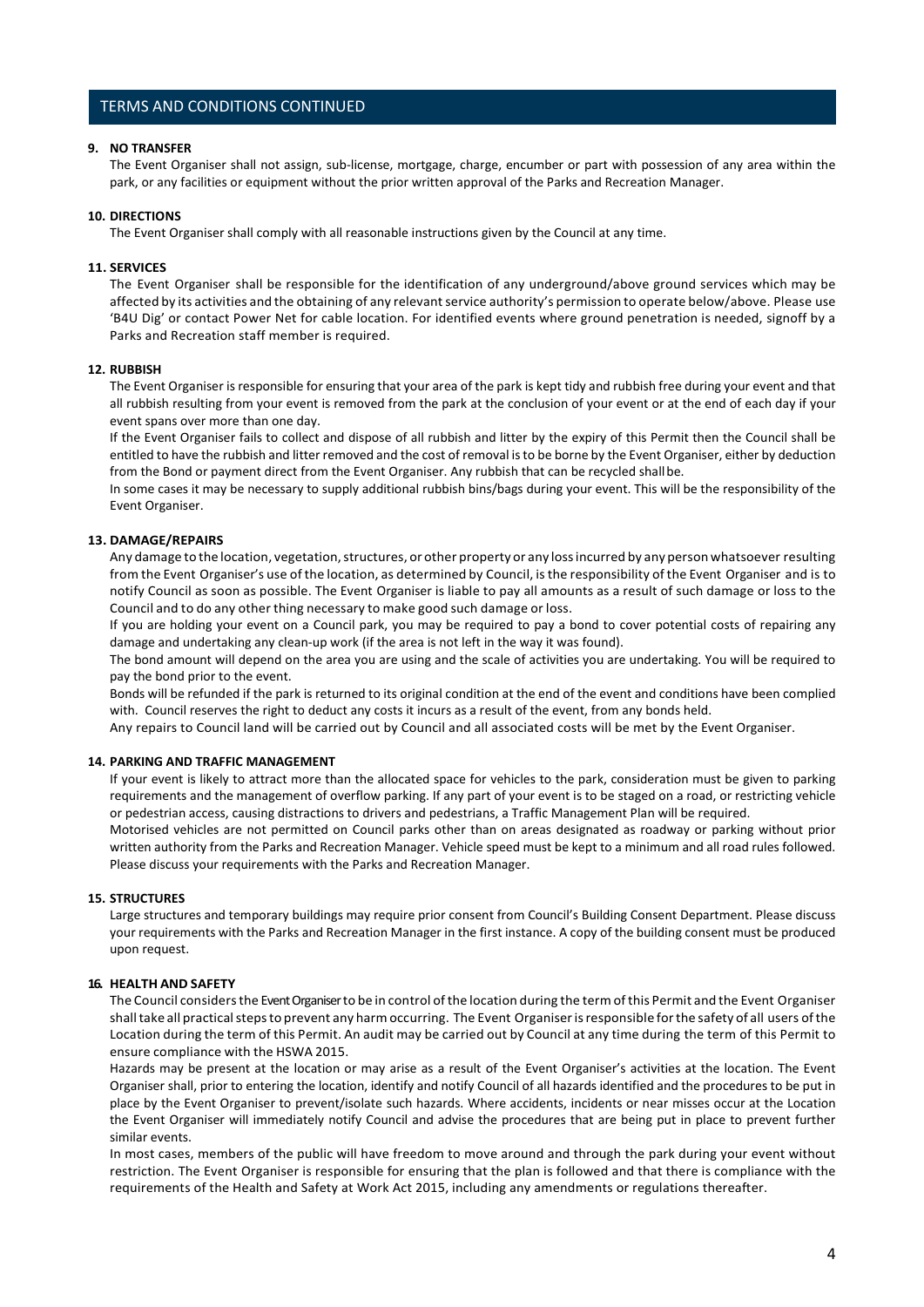## TERMS AND CONDTIONS CONTINUED

## **HEALTH AND SAFETY CONTINUED**

The plan should outline possible causes of hazards, possible outcomes, and the suggested actions to reduce such hazards. A Risk Management Plan is required for your protection and Council's.

- A Risk Management Plan is a document that:
	- Identifies all the hazards which may threaten participants or other people in the vicinity during the event.
	- Indicates what reasonable controls the organiser has put in place to eliminate, isolate or minimise the hazards identified.

## **17. TOILET FACILITIES**

Many of the parks have public toilets provided. Some toilets may require an arrangement to have them unlocked/locked by Parks and Recreation staff. Please check with the Parks Office for information on where these are. You may also be required to bring your own toilet paper and other products to ensure the toilets are kept clean for the next event.

It is the responsibility of the Event Organiser to ensure that adequate toilet facilities are provided for the numbers of people expected to attend your event. Portable toilets should be hired if required and removed immediately following the event.

#### **18. FOOD STALLS AND PERMITS**

If your event is on a Council park or reserve, you will need to indicate whether you intend to have food traders (including a 'sausage sizzle') at your event when you complete your event application form. As the Event Organiser you are obliged to make your food traders aware of the basic hygiene rules for handling food.

All mobile or travelling shops and stalls (including public events where food is intended to be provided free of charge, ie sausage sizzle) are required to obtain a stall licence or health premise licence from the Council to trade. For more information contact the Council's Environmental Health Division. Council reserves the right to charge a fee for each mobile trader/stall for any event.

The trading of tobacco or illegal substances is not permitted on Council parks or reserves.

## **19. MOBILE TRADERS**

Mobile traders may be permitted on some parks at the discretion of the Parks and Recreation Manager and will be dependent on the following conditions:

- Mobile traders will be charged a daily, weekly or monthly fee according to the length of time requested. All fees are to be paid in advance.
- In accordance with the Mobile Trading Bylaw 1983 all mobile or travelling shops and stalls are required to obtain a licence from the Council to trade. For more information contact the Council's Environmental Health Division.
- Details of the type of goods to be sold are to be submitted to the Parks and Recreation Manager on application.
- Details of the appearance of the mobile unit are to be submitted to the Parks and Recreation Manager on application.
- The unit shall not impede or inconvenience the flow of pedestrians or park users at any time. No public seating or facilities are to aid, form part of or be used in conjunction with the unit.
- No amplified music is permitted.
- Advertising shall be limited to that which can be attached to the unit.
- The trading of tobacco or illegal substances is not permitted on Council parks.
- The Mobile trade permit holder may give one week's notice of termination of this agreement.
- Failure to comply with any of these conditions will result in the permit being cancelled or varied.

#### **20. LIQUOR LICENCES**

If you wish to supply or sell alcohol at your event, you may need to obtain a Special Liquor Licence from the District Licensing Agency. Permission is required from the Parks and Recreation Manager prior to the Event Organiser applying for a special licence.

Please Note: Applications for a Special Liquor Licence must be lodged at least 20 working days prior to the event. A liquor ban is in effect in some Council parks – please discuss your requirements with the Parks and Recreation Manager.

## **21. SUSPENSION**

If the Council is not satisfied that the Event Organiser is complying with its obligations under this permit then it may temporarily suspend this Permit for such period of time until the Council decidesthat the Event Organiser is complying with its obligations. The Event Organiser shall cease all activities at the Location during any period of suspension.

## **22. COMPLIANCE**

Event Organisers shall adhere to the management policies of the current Reserve Management Plan and any Council Bylaws, Policies and Regulations. Parks and Recreation staff can assist with providing this information.

This Permit is not a consent under any other statute, regulation or bylaw affecting the Location or its use and the Event Organiser shall, prior to entering the Location, obtain all necessary consents (including resource consents), licences and other permits necessary to allow it to carry out filming pursuant to this Permit. In the event that the Event Organiser fails to hold such valid consent, licence or permit, then the operation of this Permit shall be suspended until such time as the Event Organiser holds such valid consent, licence or permit, and the Event Organiser will vacate the Location during such suspension.

Event Organisers must also comply with the Privacy Act for all events held on Council land.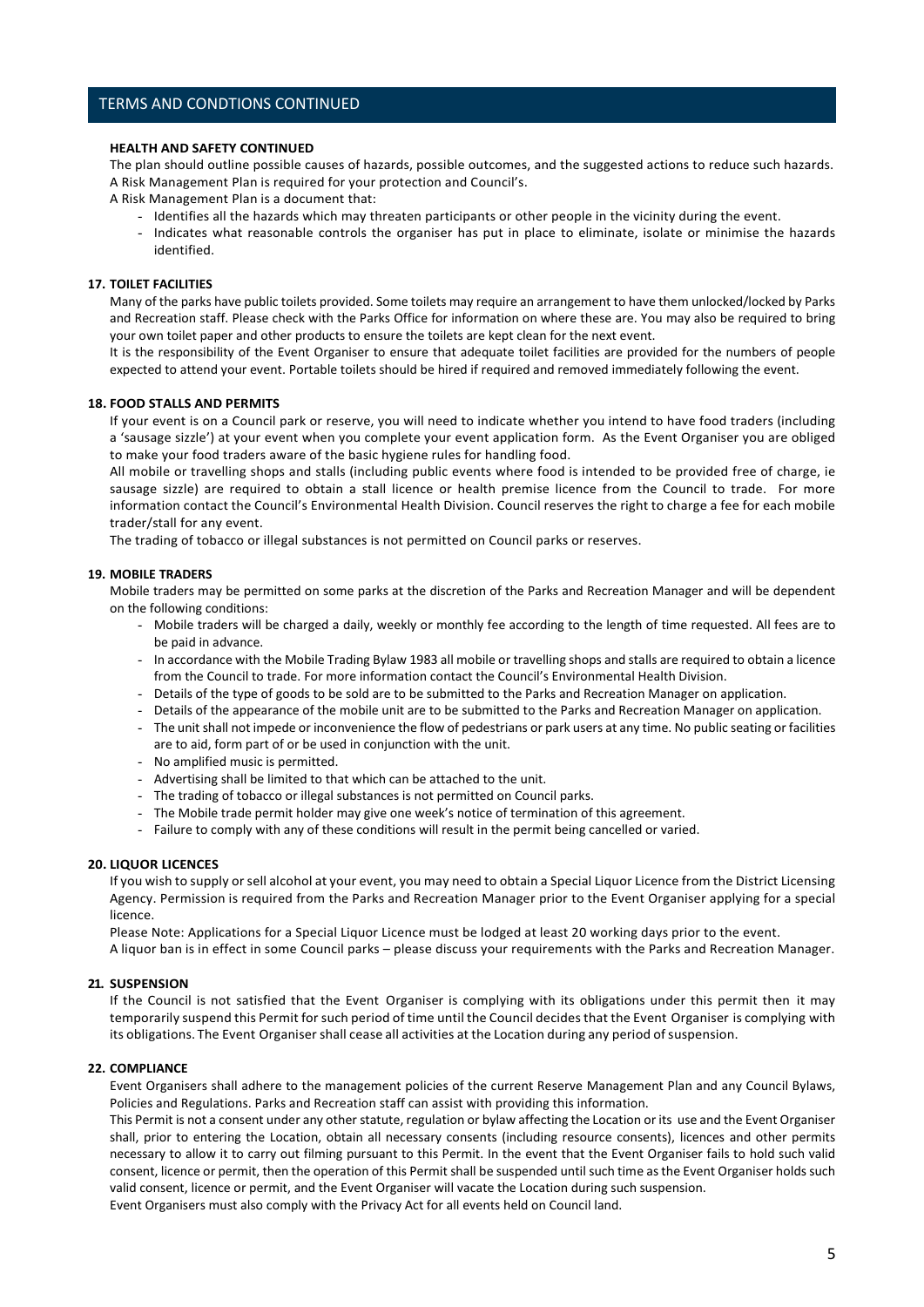## TERMS AND CONDITIONS CONTINUED

## **23. RESTRICTED ACCESS**

If due to any reason, including but not limited to, fire, storm, earthquake, emergency or disaster, whether man-made or not, or for any other reason the location is not available, the Council's liability under this Permit is limited to refunding the fee to the Event Organiser.

## **24. REGULATORY FUNCTION**

Nothing in this Permit shall be read as limiting or otherwise affecting the proper and valid undertaking or exercise of any regulatory or statutory power or function by the Council or any part of its operations.

## **25. INDEMNITY**

The purpose of an indemnity is to require the person giving the indemnity to meet any claims against the person who holds the indemnity. The Event Organiser shall keep the Council indemnified against all claims, actions, losses, and expenses of any nature which the Council may suffer or incur or for which the Council may become liable in respect of:

- the negligent or careless use or misuse by the Event Organiser or persons under the control of the Event Organiser of the Location;
- any accident or damage to property or any person arising from any occurrence in or near the Location wholly or in part by reason of any act or omission by the Event Organiser or persons under the control of the Event Organiser ; and
- Anything otherwise arising directly or indirectly from the use of the Location by the Event Organiser.

If an event is to take place in an area which is usually open to the public, and which has private property nearby, Council needs to ensure that no injury occurs to members of the public and that no damage occurs to other people's property.

## **26. PUBLIC LIABILITY INSURANCE**

Public liability insurance is an insurance policy held by an organiser of an activity. It provides the organiser with some protection if a third party brings an action against the organiser or when there is a risk of damage. Without such a policy the organiser would be personally liable. Public liability insurance will also be important when the organiser has indemnified Council, and a third party makes a claim against Council.

## **27. CONSULTATION**

If your event is likely to attract large crowds, or if it involves amplified sound, road closures, traffic control or parking restrictions, you may need to consult with nearby businesses and residents.

Road closures, parking restrictions and traffic control may affect residents' access to their properties and may also impact on workers accessing their place of business or customers accessing commercial properties and shops. Please discuss your requirements with the Parks and Recreation Manager.

## **28. NOISE/GLARE/VIBRATION/DUST CONTROL**

Please discuss any adverse effects that might result from your event with the Parks and Recreation Manager.

Noise control comes under the provisions of the Resource Management Act 1991 which aims to protect people from unreasonable or excessive noise; provide noise control in the community; protect the rights of people and industry to make a reasonable amount of noise; and to allow the public, local authorities and Police to work together to control noise. For more information about the amount of noise and resulting nuisance your event is likely to create, contact the Council's Environmental Health Division.

## **29. GENERAL CONDITIONS**

- a) Emergency and public access ways must be kept clear at all times and not restrict public access and enjoyment of the park.
- b) Please follow all directions given by the Parks and Recreation staff member responsible.
- c) All park resources, including buildings, fences, structures, services, vegetation, rocks and turf are protected and are not to be altered in any way. Which includes any facilities (including the fixing of temporary signs or advertisements in the park or to the exterior of any facility) without the prior written approval of the Parks and Recreation Manager.
- d) Consent applies to the approved allocated area as indicated on the booking form and plan and as instructed by the Parks and Recreation Manager for the specified date/s only.
- e) The lighting of fires and fireworks is not permitted on parks without the prior written approval of the Parks AND Recreation Manager and the appropriate fire permit has been obtained.
- f) The Event Organiser shall notify the Parks and Recreation Manager of any accident on the park during an event, or any defect in the park facilities or equipment that the Event Organiser becomes aware of immediately.
- g) The Event Organiser must ensure that the performance, playing or showing of any copyrighted work complies with the Copyright Act 1994.
- h) All organised events on Parks and Reserves should be promoted as being healthy and Smoke Free.